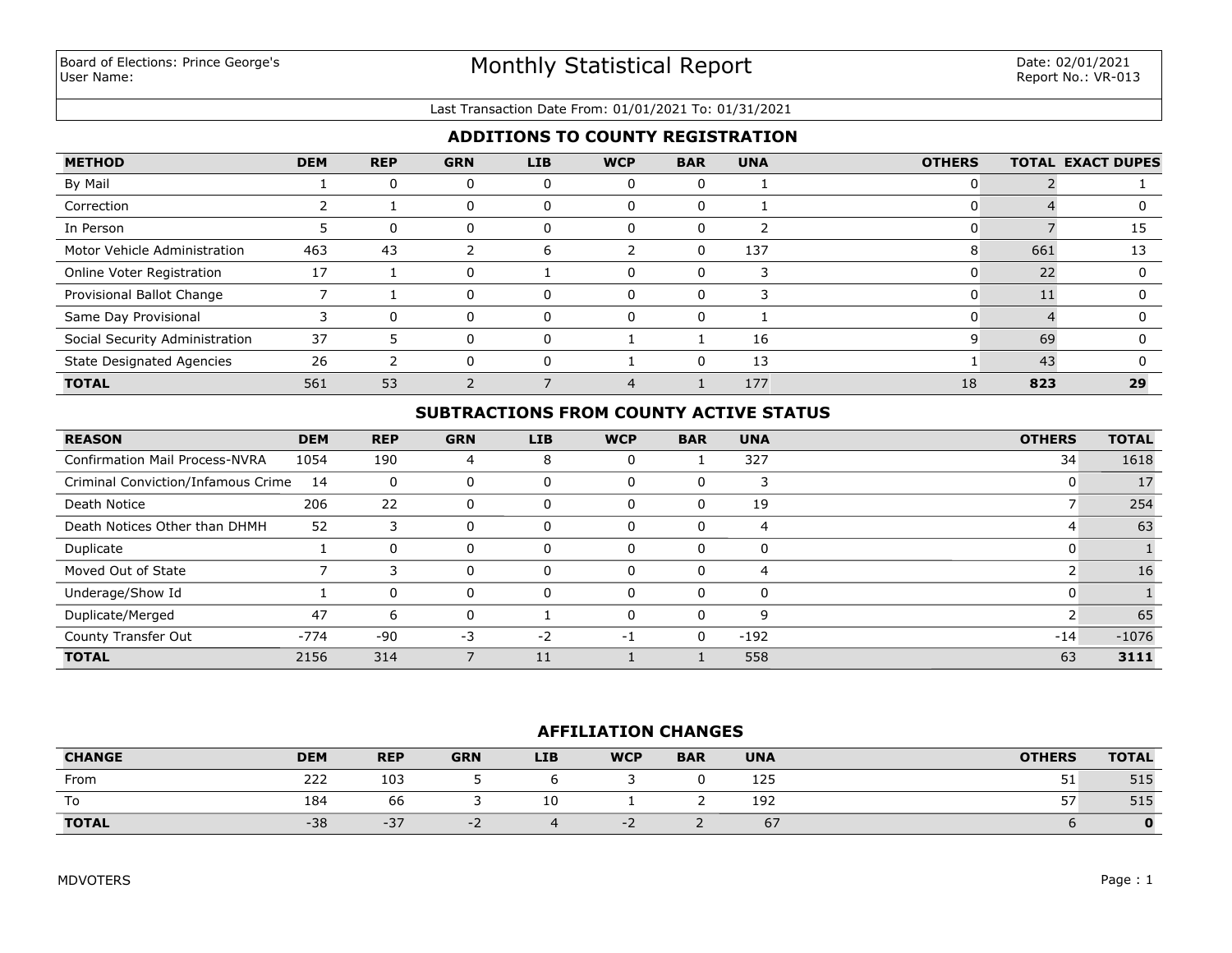## Last Transaction Date From: 01/01/2021 To: 01/31/2021

| <b>ACTIVITY</b>              | <b>DEM</b> | <b>REP</b> | <b>GRN</b> | <b>LIB</b> | <b>WCP</b> | <b>BAR</b> | <b>UNA</b> | <b>OTHERS</b> | <b>TOTAL</b> |
|------------------------------|------------|------------|------------|------------|------------|------------|------------|---------------|--------------|
| <b>BEGINNING OF REPORT</b>   | 478934     | 40339      | 714        | 1182       | 278        | 140        | 79352      | 11099         | 612038       |
| ADDITIONS (+)                | 561        | 53         |            |            | 4          |            | 177        | 18            | 823          |
| REINSTATED (+)               | 36         |            | 0          |            | $\Omega$   | 0          |            |               | 42           |
| CANCELLED (-)                | $-275$     | $-31$      | 0          | $-1$       | $\Omega$   | 0          | $-35$      | $-11$         | $-353$       |
| COUNTY TRANSFER OUT (-)      | $-774$     | -90        | -3         | $-2$       | $-1$       | 0          | $-192$     | $-14$         | $-1076$      |
| AFFILIATION CHANGES (+ OR -) | $-38$      | $-37$      | $-2$       | 4          | $-2$       |            | 67         | 6             | $\Omega$     |
| * INACTIVATED (-)            | $-1106$    | $-193$     | -4         | -8         | $\Omega$   | -1         | $-331$     | $-38$         | $-1681$      |
| $*$ REACTIVATED $(+)$        | 228        | 15         |            |            | $\Omega$   | 0          | 27         |               | 279          |
| <b>END OF REPORT TOTALS</b>  | 477566     | 40059      | 708        | 1185       | 279        | 142        | 79068      | 11065         | 610072       |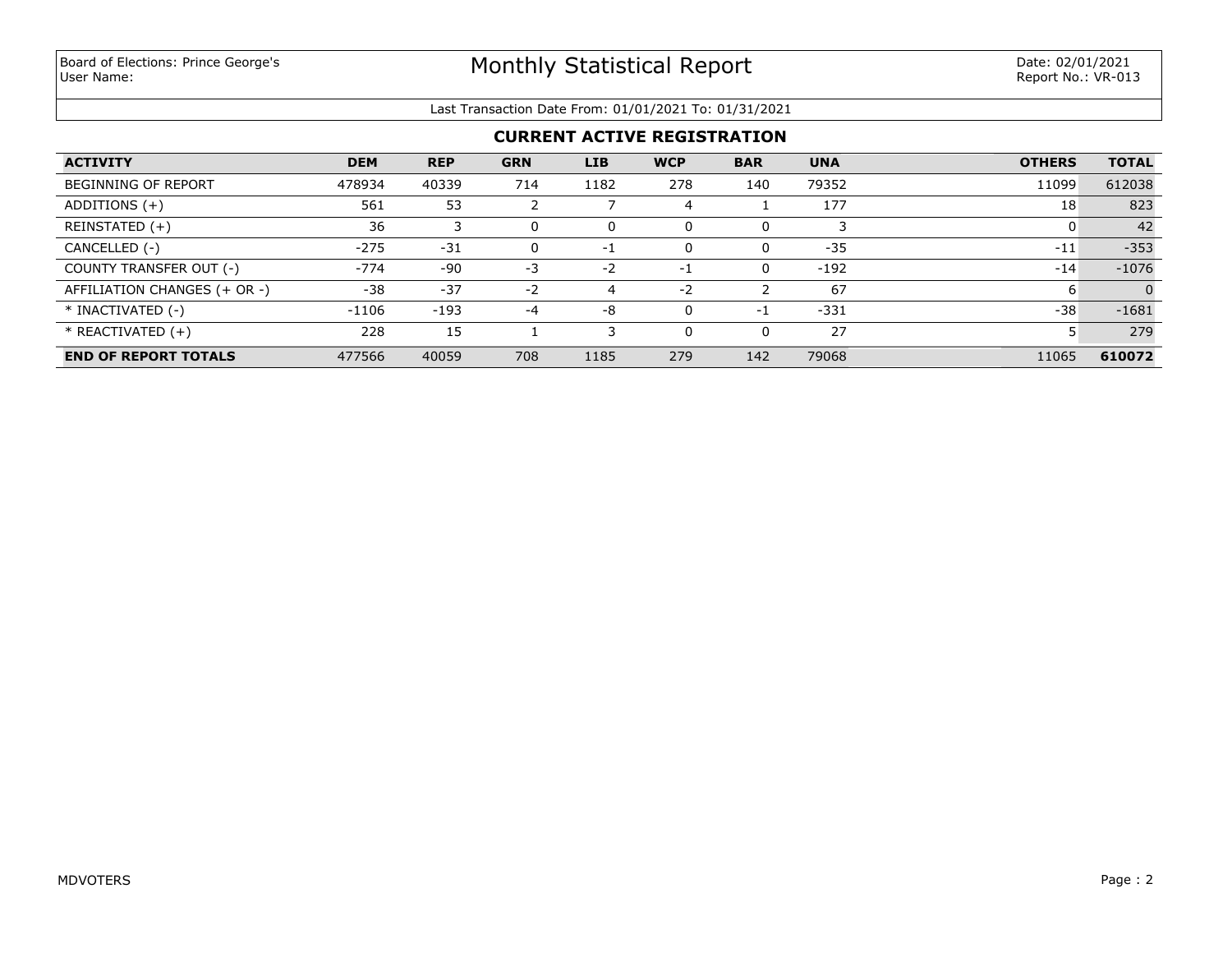#### Last Transaction Date From: 01/01/2021 To: 01/31/2021

## **INACTIVE REGISTRATION**

## **SUBTRACTIONS FROM COUNTY INACTIVE STATUS**

| <b>REASON</b>                      | <b>DEM</b> | <b>REP</b> | <b>GRN</b> | <b>LIB</b> | <b>WCP</b> | <b>BAR</b> | <b>UNA</b> | <b>OTHERS</b> | <b>TOTAL</b> |
|------------------------------------|------------|------------|------------|------------|------------|------------|------------|---------------|--------------|
| Correction                         |            | 0          | 0          |            |            |            |            |               |              |
| Criminal Conviction/Infamous Crime |            | 0          | 0          |            | O          | $\Omega$   |            |               |              |
| Death Notice                       | 10         |            | 0          | O          | O          | $\Omega$   |            |               | 13           |
| Motor Vehicle Administration       | 17         |            | 0          |            |            |            | b          |               | 26           |
| Moved Out of State                 |            |            | 0          |            |            |            |            |               |              |
| <b>State Designated Agencies</b>   |            | $\Omega$   | $\Omega$   |            |            |            |            |               |              |
| Duplicate/Merged                   |            | 0          | $\Omega$   |            | n          | $\Omega$   |            |               |              |
| County Transfer Out                | $-14$      | $-2$       |            |            |            |            | -4         |               | $-20$        |
| <b>TOTAL</b>                       | 49         |            | $\Omega$   |            |            | $\Omega$   | 14         |               | 72           |

# **CURRENT INACTIVE REGISTRATION**

| <b>ACTIVITY</b>              | <b>DEM</b> | <b>REP</b> | <b>GRN</b> | <b>LIB</b> | <b>WCP</b> | <b>BAR</b> | <b>UNA</b> | <b>OTHERS</b> | <b>TOTAL</b> |
|------------------------------|------------|------------|------------|------------|------------|------------|------------|---------------|--------------|
| <b>BEGINNING OF REPORT</b>   | 11086      | 1260       | 29         | 98         | 0          |            | 2958       | 178           | 15610        |
| $*$ INACTIVATED $(+)$        | 1106       | 193        | 4          | 8          | 0          |            | 331        | 38            | 1681         |
| *REACTIVATED (-)             | $-229$     | $-15$      | - 1        | $-3$       | $\Omega$   |            | $-26$      | -5            | $-279$       |
| COUNTY TRANSFER OUT (-)      | $-14$      | $-2$       |            | 0          | $\Omega$   |            | $-4$       |               | $-20$        |
| AFFILIATION CHANGES (+ OR -) |            | -1         |            | 0          | 0          |            |            |               | $\Omega$     |
| CANCELLED FROM INACTIVE (-)  | $-80$      | -6         |            | 0          | $\Omega$   |            | -8         | -3            | $-97$        |
| PENDING FROM INACTIVE (-)    |            |            |            |            | $\Omega$   |            |            |               | $\Omega$     |
| <b>TOTAL INACTIVE</b>        | 11870      | 1429       | 32         | 103        | 0          |            | 3251       | 208           | 16895        |

# **ACTIVE AND INACTIVE REGISTRATION TOTAL REGISTRATION RECORDS**

| <b>ACTIVITY</b>       | <b>DEM</b> | <b>REP</b> | <b>GRN</b> | <b>LIB</b> | <b>WCP</b> | <b>BAR</b> | <b>UNA</b> | <b>OTHERS</b> | <b>TOTAL</b> |
|-----------------------|------------|------------|------------|------------|------------|------------|------------|---------------|--------------|
| ACTIVE REGISTRATION   | 477566     | 40059      | 708        | 1185       | 279        | 142        | 79068      | 1065          | 610072       |
| INACTIVE REGISTRATION | 1870       | 1429       | 32         | 103        |            |            | 3251       | 208           | 16895        |
| <b>TOTAL RECORDS</b>  | 489436     | 41488      | 740        | 1288       | 279        | 144        | 82319      | 11273         | 626967       |

| Address Changes Within Jurisdiction |       |                                   |  |
|-------------------------------------|-------|-----------------------------------|--|
| Address Changes Statewide           | 42238 | <b>Confirmation Mailings Sent</b> |  |